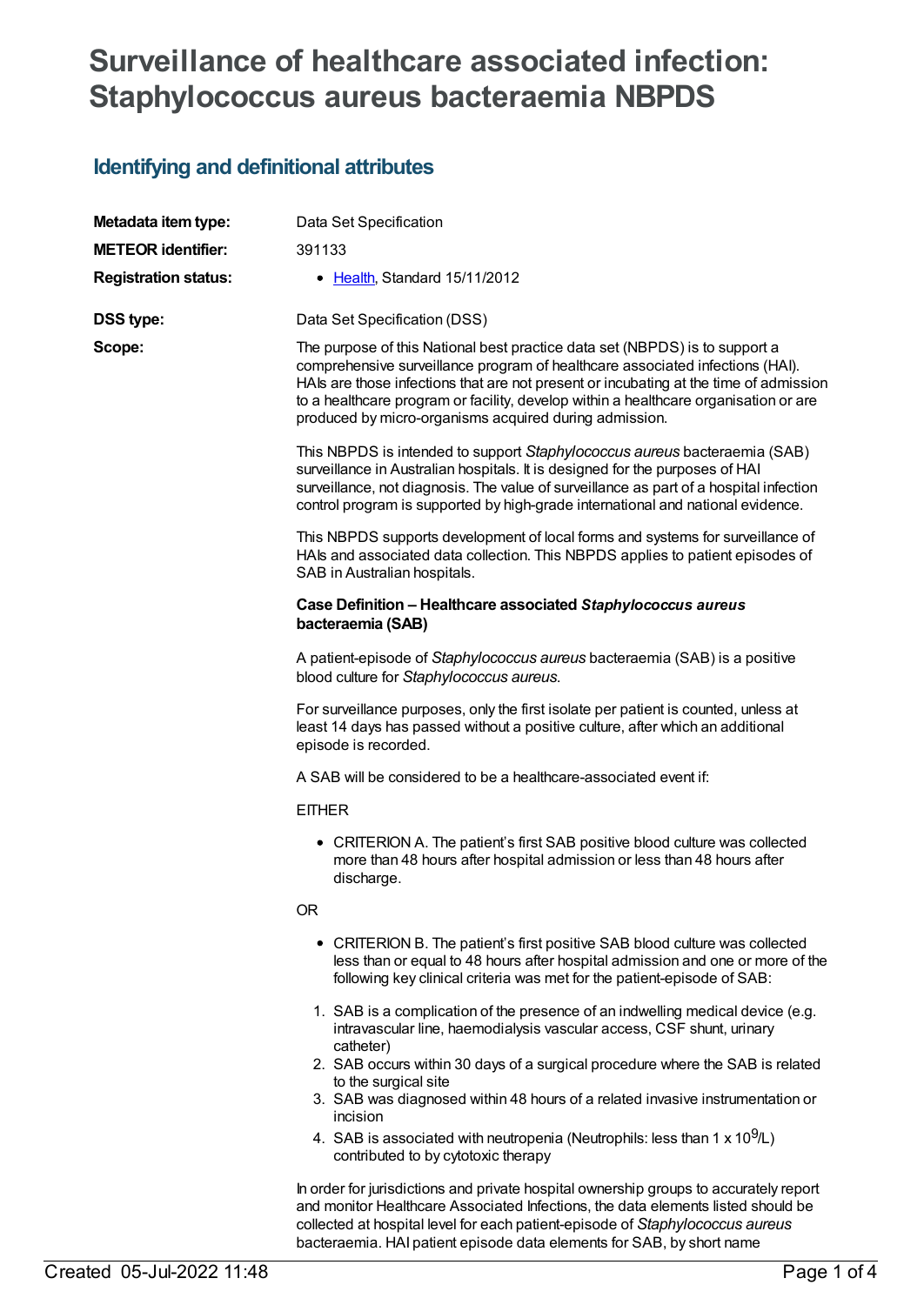| Data elements to be collected for each<br>patient episode | Data elements used for<br>calculation of SAB rates |  |
|-----------------------------------------------------------|----------------------------------------------------|--|
| Person identifier                                         | Patient days                                       |  |
| Family name                                               | Patient episodes of healthcare<br>associated SAB   |  |
| Given name(s)                                             |                                                    |  |
| Indigenous status                                         |                                                    |  |
| Date of birth                                             |                                                    |  |
| Sex                                                       |                                                    |  |
| Address line (person)                                     |                                                    |  |
| Suburb/town/locality name (person)                        |                                                    |  |
| Australian state/territory identifier                     |                                                    |  |
| Australian postcode (address)                             |                                                    |  |
| Admission date                                            |                                                    |  |
| Separation date                                           |                                                    |  |
| Ward/clinical area                                        |                                                    |  |
| Specimen collection date                                  |                                                    |  |
| Specimen collection time                                  |                                                    |  |
| Laboratory number                                         |                                                    |  |
| Specimen identifier                                       |                                                    |  |
| Laboratory result identifier                              |                                                    |  |
| Healthcare associated SAB clinical<br>criteria            |                                                    |  |
| Staphylococcus aureus bacteraemia<br>status               |                                                    |  |
| SAB methicillin susceptibility                            |                                                    |  |
| Antibiotic susceptibility (MRSA isolate)                  |                                                    |  |
| Antibiotic susceptibility indicator (MRSA<br>isolate)     |                                                    |  |
| Establishment number                                      |                                                    |  |

## **Collection and usage attributes**

**Statistical unit:** Episodes of infection (*Staphylococcus aureus* bacteraemia (SAB)) **Guide for use:** Surveillance data should be used to identify local problem areas and implement appropriate policy and clinical interventions to improve the quality of care, not for external benchmarking. Effective surveillance systems provide the impetus for change and make it possible to evaluate the effectiveness of interventions. An effective surveillance system is one that provides timely and reliable information to hospital managers and clinicians to effectively manage HAI. **Comments:** Surveillance is an important tool to reduce HAI. The purpose of collecting, analysing, and then acting on reliable surveillance data is to improve quality and patient safety within a service or facility or jurisdiction.

### **Source and reference attributes**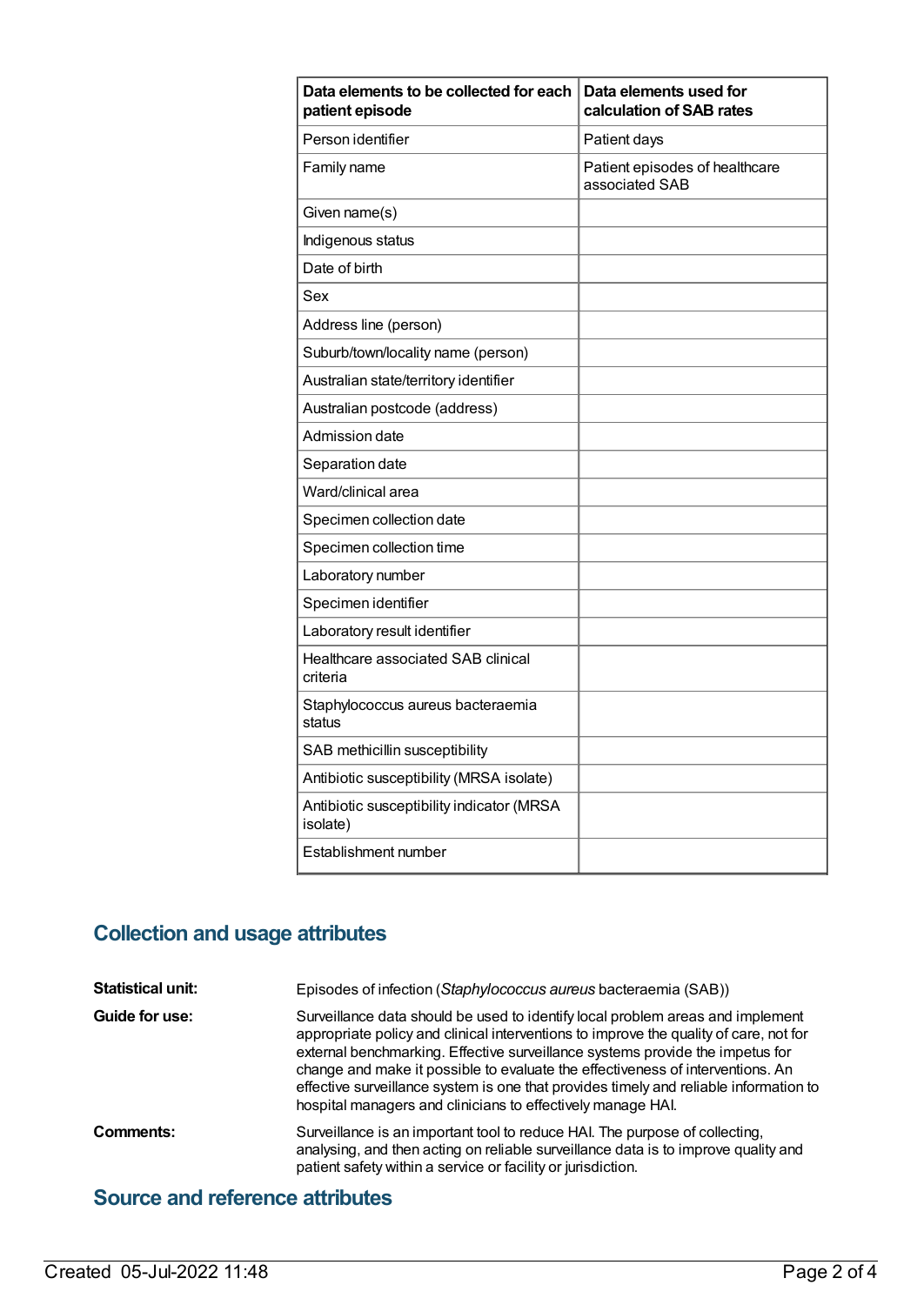| Submitting organisation:     | Australian Commission on Safety and Quality in Health Care (ACSQHC)                    |
|------------------------------|----------------------------------------------------------------------------------------|
| Origin:                      | ACSQHC Healthcare Associated Infection Advisory Committee's Technical<br>Working Group |
| <b>Dolotional offributes</b> |                                                                                        |

### **Relational attributes**

| Related metadata | See also Healthcare-associated infections NBEDS 2016- |
|------------------|-------------------------------------------------------|
| references:      | • Health, Superseded 10/06/2022                       |

**Metadata items in this Data Set Specification** Show more detail